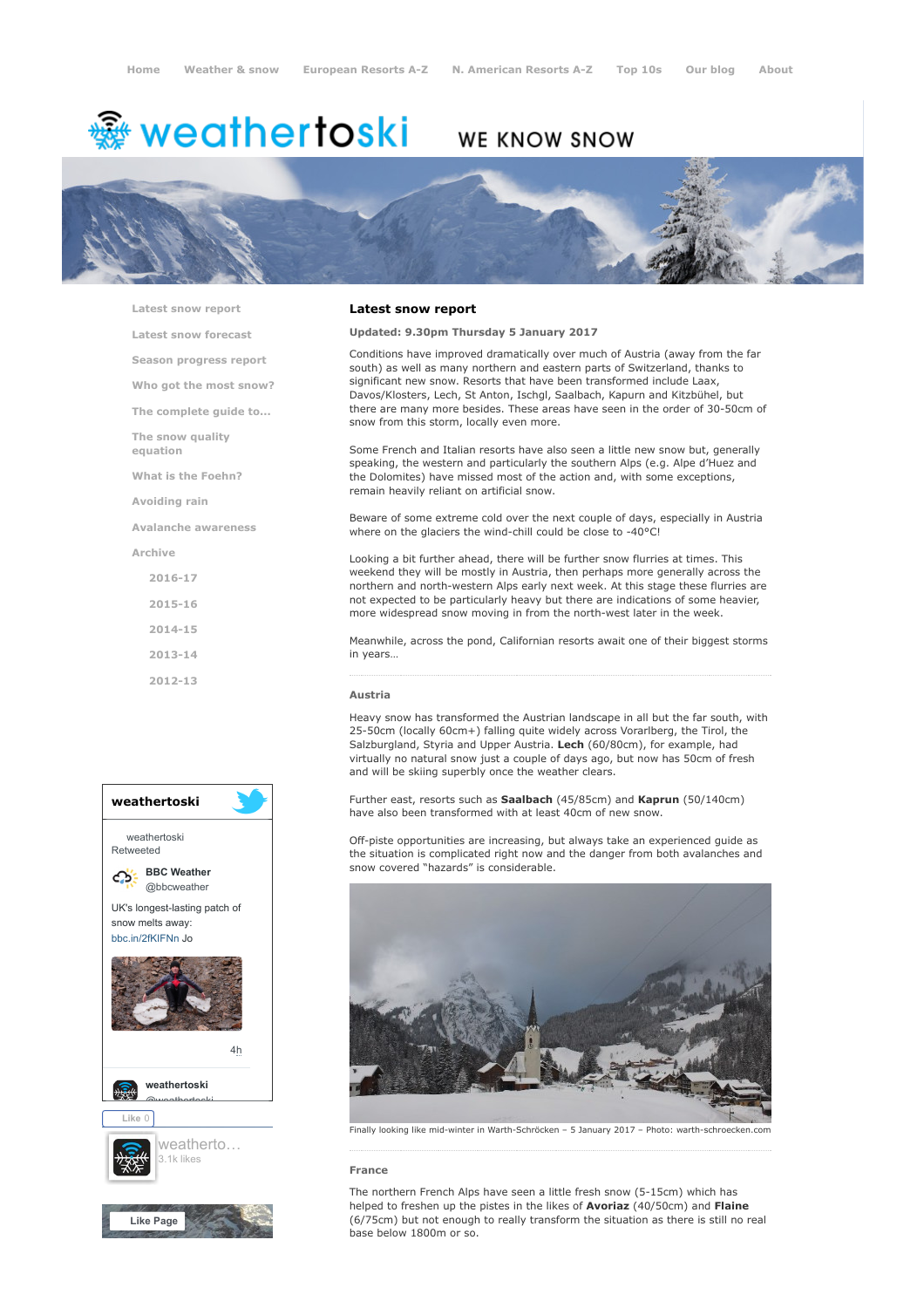Follow me on: **Fujith** 

Tweet this page

Twee





#### Contact us...

Got a burning question about weather or snow conditions in the Alps? [Contact us](https://www.weathertoski.co.uk/about-1/contact-us/) and we'll do our best to answer it...

#### E: [info@weathertoski.co.uk](mailto:fraser@weathertoski.co.uk)

T: +44 (0)20 3151 3154

The best overall conditions are therefore still in the high resorts close to the Italian border, from about Val d'Isère/Tignes (30/130cm) southwards, including Val Cenis (20/220cm) and Montgenèvre (90/200cm).

Off-piste possibilities remain relatively limited across the French Alps.



A little new snow in Les Gets but much more is needed – 5 January 2017 – Photo: lesgets.com

#### Italy

Only a handful of Italian ski resorts benefited from the recent storm, with most missing out altogether. One notable exception was **Cervinia** (35/150cm) where 20-30cm fell at high altitude and skiing conditions will be excellent once the weather settles down.

Elsewhere in Italy, Sestriere (50/40cm) is another good bet, despite it missing out entirely on the latest Alpine snowfall.

Further east, however, resorts are more reliant on artificial snow. The Super Dolomiti ski area (40cm upper base) saw a dusting of snow this morning, but the 900km+ of pistes open here are still mostly down to man-made efforts.

Off-piste opportunities in Italy remain relatively limited and mostly confined to the western Italian Alps.



snow in Livigno but more would be welcome – 5 January 2017 – Photo: valtline.it

#### Switzerland

Most Swiss ski resorts have seen fresh snow from the latest storm, with significant fresh snow in the north and east, but more modest amounts in the south-west.

Laax (20/90cm) and Klosters (20/75cm) are among the resorts that have benefitted most with at least 40cm of new snow. Wengen/Mürren (10/40cm) have also done quite well with around 20-30cm of new snow but, in the far west and south-west, Zermatt (0/110cm) and Verbier (20/80cm) missed the heaviest falls and saw more like 5-12cm.

Generally speaking, on-piste skiing is steadily improving in most areas in Switzerland. However, off-piste opportunities remain limited, not least because there is still no real base at medium and low altitudes.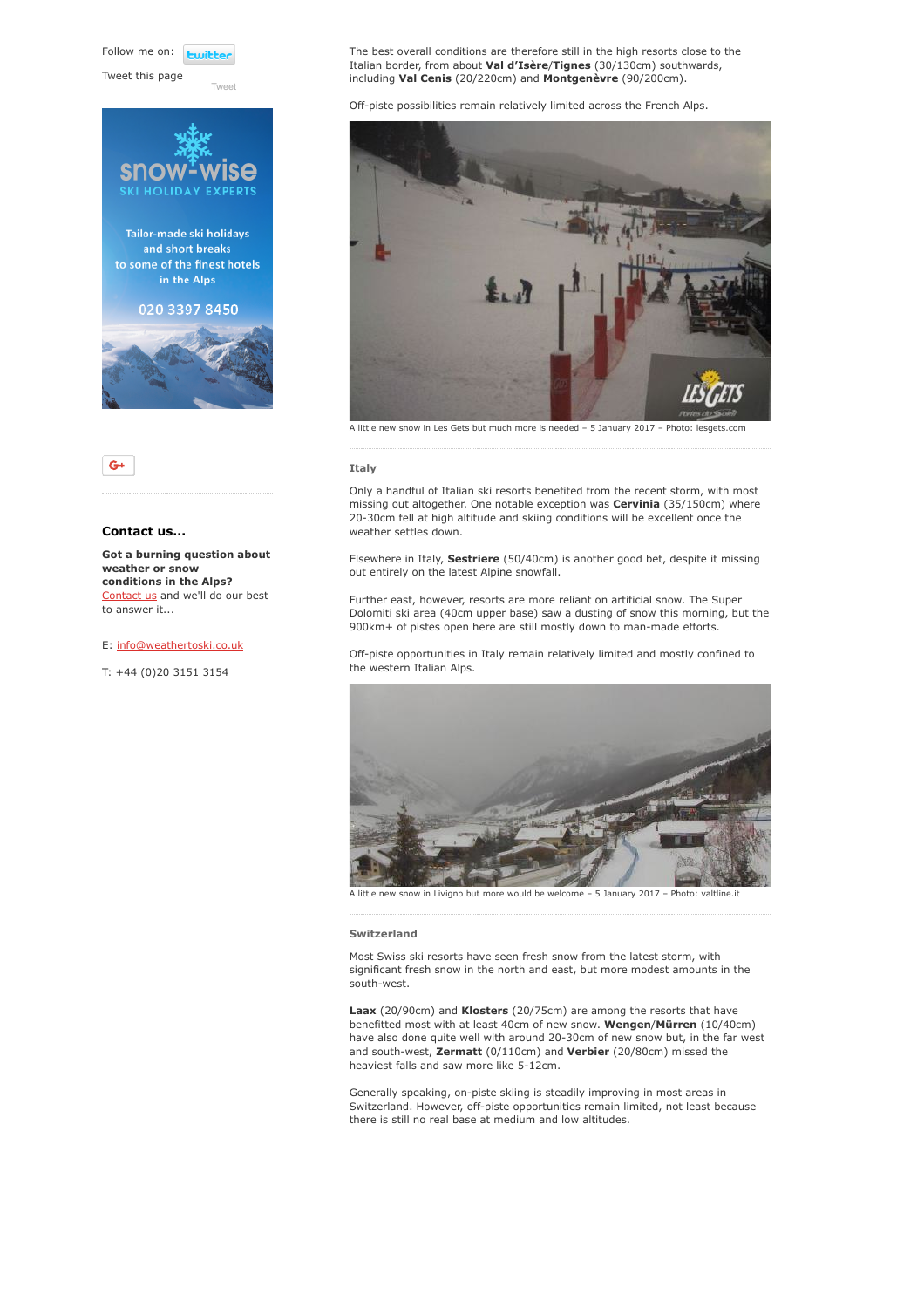

Vastly improved conditions in Flumserberg near Zurich – 5 January 2017 – Photo: flumserberg.ch

#### Rest of Europe

In Bulgaria, conditions are improving in **Bansko** (40/70cm) with 20cm of new snow today and more in the forecast.

The Pyrenees are still struggling though, with skiing mostly confined to high altitude pistes. Andorra's **Soldeu** has 20/40cm of settled snow depending on altitude, while Spain's Baqueira Beret has 10/30cm.

Most Scandinavian resorts are in reasonable shape, though it has been very cold recently, especially in Finland where Ruka has an upper base of 45cm.

Scottish ski resorts are currently closed due to insufficient snow, though some limited skiing was possible earlier in the week.



Some snow on the Cairngorms today, but not enough for skiing – 5 January 2017 – Photo: winterhighland.info

#### USA

In the US all eyes are on California right now as one of the biggest storm cycles in years gets underway. Mammoth has seen around 80cm of new snow this week with another 3 metres or more possible at altitude in the next 7 days. However, with warmer air in the mix, rain is possible at times at resort level.

Elsewhere in the western US, most Colorado, Wyoming and Utah resorts are offering fantastic skiing conditions with lots of fresh snow and plenty to come over the coming days. Alta now has a 187cm mid-mountain base, while Jackson Hole has a 223cm upper base, and Crested Butte a 154cm midmountain base.

#### Canada

Whistler (190cm mid-mountain base) hasn't seen a huge amount of snow in the last few days but snow conditions remain excellent by most standards.

Further east there is also some excellent skiing to be found in the **Banff/Lake** Louise area (90/145cm), and in both Sun Peaks (104/137cm) and Revelstoke (181cm mid-mountain).